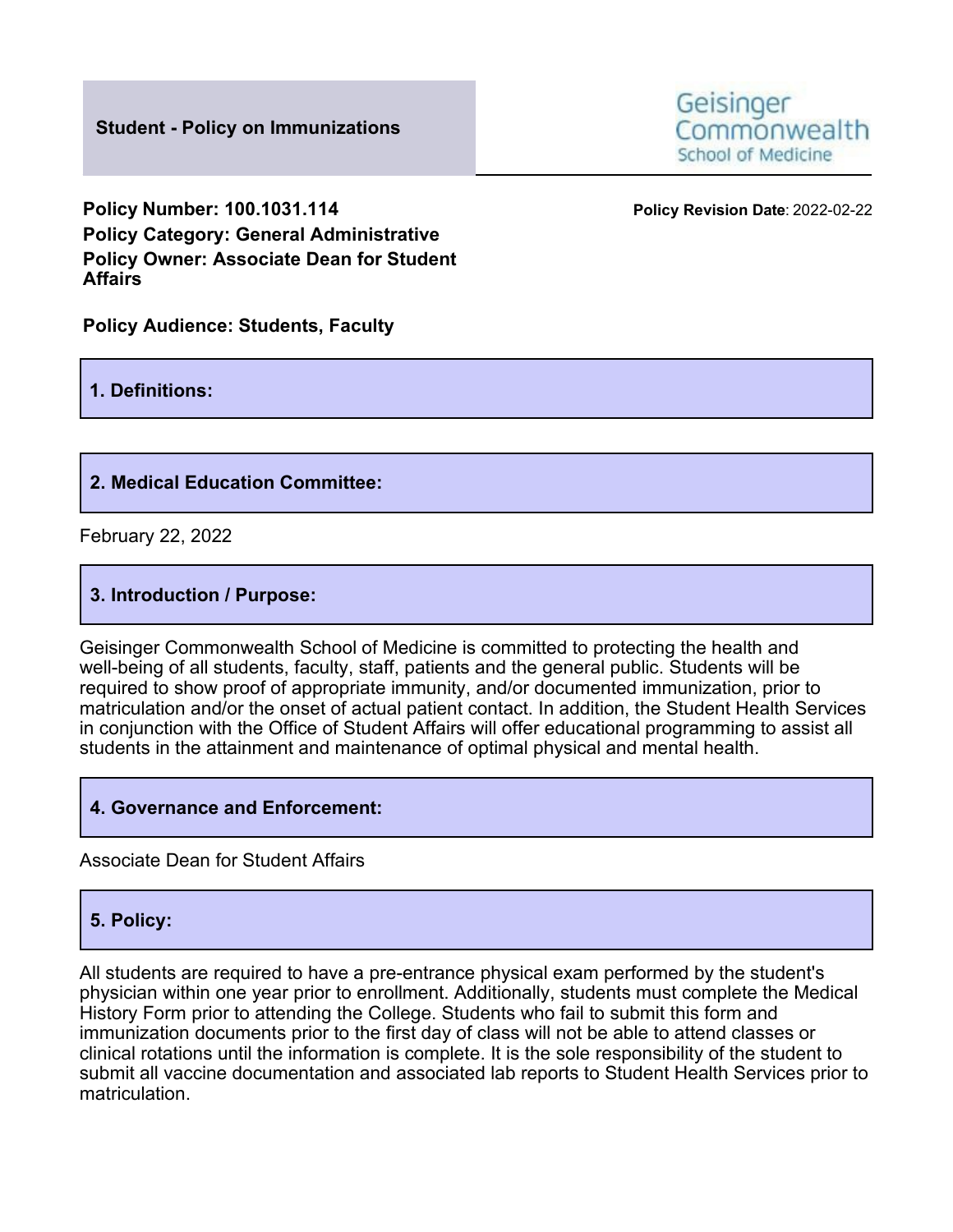The College's immunization policies and procedures are in accordance with the guidelines issued by the Centers for Disease Control and Prevention.

## **The following immunizations will be required:**

## **Hepatitis B Series:**

The usual six-month regimen of three doses of vaccine and proof of a quantitative hepatitis B surface antibody titer is required for all students. If the titer is negative (less than 10mIU/ml) the student will be revaccinated with a repeat 2-3 dose series on a case-by-case basis. This repeat series must be completed prior to the second semester of the first year. A repeat quantitative hepatitis B surface antibody titer is required 1-2 months after dose #6. If the anti-HBs is negative after 6 doses the student is considered a non-responder and further counseling will be offered by Student Health Services on a case- by-case basis. Immunizations will be offered at Careworks, as well as regional campus urgent and primary care networks coordinated through Student Health Services at a cost to the student.

## **Measles, Mumps and Rubella:**

All students must provide documentation of 2 doses of vaccine given after 12 months of age, and an IgG titer verifying immunity. Consistent with Department of CDC Health guidelines, students born after 1957 must also have proof of vaccination of the two doses of live, attenuated measles and rubella vaccines. The first dose must have been given on or after the first birthday, and in 1957or later. The second dose usually must have been given at age 4-6 years or later, but at least 28 days after the first dose.

# **Tetanus Diphtheria:**

All students must have had initial series of 3 Td immunizations. All students regardless of age should receive a single dose of Tdap within 10 years, followed by a Td every ten (10) years **thereafter** 

### **TB Screening:**

A 2-step PPD (tine or Mantoux) Tb skin test or a Quantiferon Gold (IGRA) blood test must have been performed within one year prior to entering school. If the PPD is positive, students must have chest x-ray and document proof of receiving appropriate treatment. Students who are positive reactors must be assessed annually.

At the beginning of every academic year all medical students will receive a Tb skin test or Quantiferon Gold (IGRA) blood test, if applicable. Students who have had a previous positive Tb test or who convert to a positive status will receive counseling and treatment, if required. **Chicken Pox (Varicella):**

Students who have a negative or uncertain history of chicken pox are required to obtain the Varicella IgG titer and if negative receive the Varivax vaccine. A Varicella IgG titer is required even if the student has a history of chicken pox.

Any student that has received the vaccine as a child and is exposed to a patient with Varicella Zoster Virus should be monitored on days 8-21 following exposure for any symptoms suggestive of varicella.